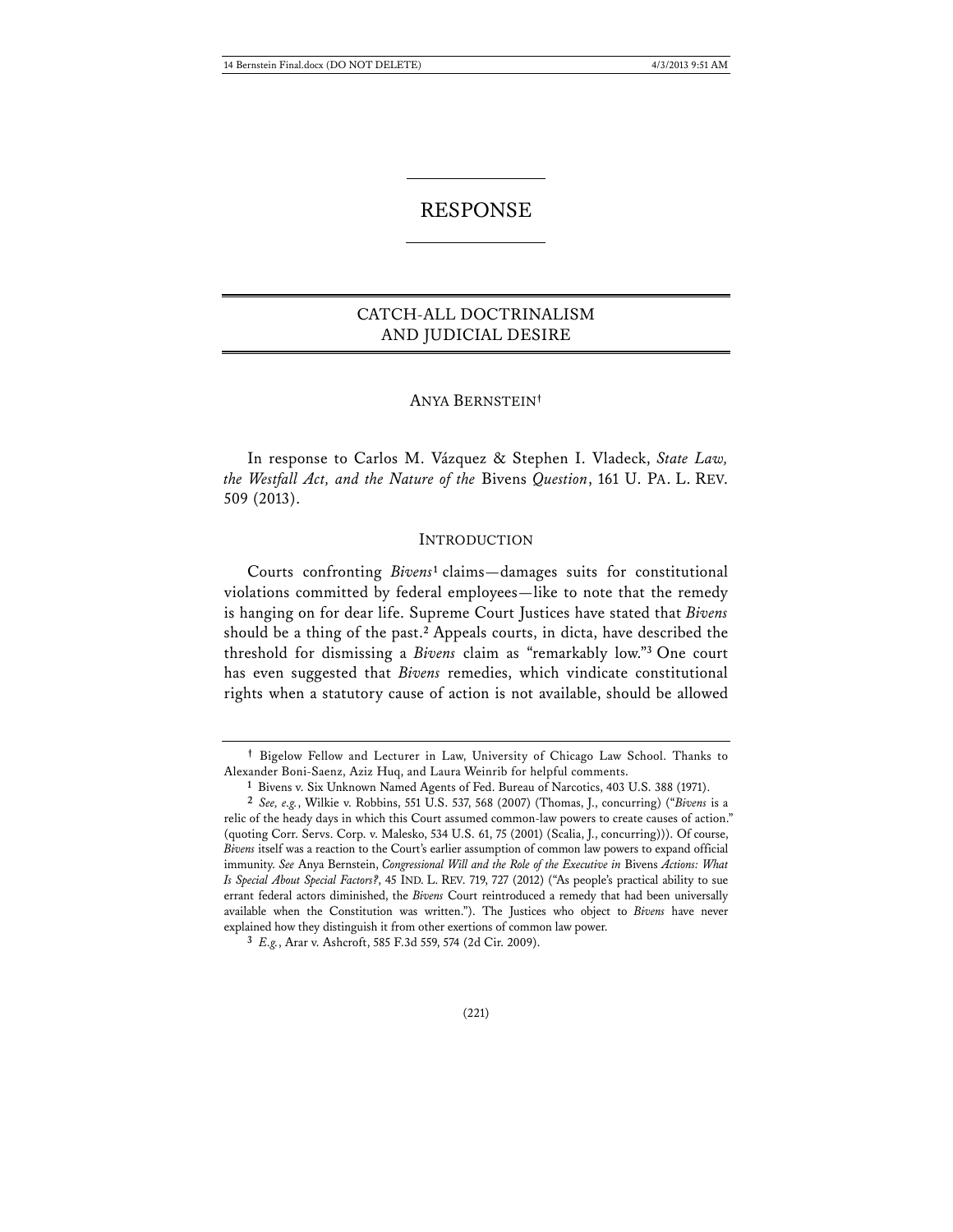only when a statutory cause of action *is* available.**<sup>4</sup>** *Bivens* is not dead yet: Fourth Amendment violations that reprise *Bivens* itself,<sup>5</sup> and Eighth Amendment violations by federally employed officials,<sup>6</sup> remain solid candidates for relief.**<sup>7</sup>** But when cases depart from these prototypical scenarios—and especially when they arise out of national security projects—courts are reluctant to hear them.

In a provocative new article, Professors Carlos Vázquez and Stephen Vladeck suggest that courts dismiss these cases because judges believe that "extending" *Bivens* into any "new context" instantiates disfavored judicial lawmaking.**<sup>8</sup>** But, they argue, these judges have it backwards: most often, it is *refusing* to recognize a *Bivens* claim that constitutes judicial lawmaking. **<sup>9</sup>** Recognizing one, in contrast, furthers the law Congress has made.**<sup>10</sup>** Focusing on *Bivens*'s peculiar place in federalism and federal law, Vázquez and Vladeck demonstrate that the logic of

**7** *See* Alexander A. Reinert, *Measuring the Success of* Bivens *Litigation and Its Consequences for the Individual Liability Model*, 62 STAN. L. REV. 809, 842 (2010) ("[I]f *Bivens* claims survive [sua sponte judicial] screening, their rate of success is somewhere in between the . . . success rates for prisoner civil rights litigation and nonprisoner civil rights litigation.").

**8** Carlos M. Vázquez & Stephen I. Vladeck, *State Law, the Westfall Act, and the Nature of the*  Bivens *Question*, 161 U. PA. L. REV. 509, 518 n.34, 524-26 (2013). What constitutes an "extension" into a "new context" therefore becomes a central debate. *Compare, e.g.*, *Arar*, 585 F.3d at 572 (concluding that the "context" of the lawsuit was "extraordinary rendition," which was a "new context" for a *Bivens* action), *with id.* at 583, 597 (Sack, J., concurring in part and dissenting in part) (arguing that "Arar's allegations do not present a 'new context' for a *Bivens* action," insofar as they are premised on procedural and substantive due process violations by federal agents). For an argument that courts should explicitly decide whether a suit requires an extension of *Bivens* before deciding whether one is warranted, see Alexander A. Reinert & Lumen N. Mulligan, *Asking the First Question: Reframing* Bivens *After* Minneci, 90 WASH. U. L. REV. (forthcoming 2013) (manuscript at 22-25), *available at* http://papers.ssrn.com/sol3/papers.cfm?abstract\_id=2042175.

**9** *See* Vázquez & Vladeck, *supra* note 8, at 527 (asserting that "the displacement of common law remedies against federal officials would be just as much a legislative function as the creation of new federal rights of action," and noting that "the status quo at the time of *Bivens* recognized the availability of common law remedies against federal officials").

**10** *See id.* at 530 ("[R]ecognition of a new federal right of action would merely supplement[—rather than displace—]state law.").

**<sup>4</sup>** *See id.* at 581 (stating that once Congress has "enact[ed] legislation that includes enumerated eligibility parameters, delineated safe harbors, defined review processes, and specific relief to be afforded[,] . . . *then* the courts . . . will be able to . . . provide judicial oversight").

**<sup>5</sup>** *Bivens* involved a warrantless search of a home and an arrest that did not lead to prosecution, 403 U.S. at 389, rendering the exclusionary rule inapplicable.

**<sup>6</sup>** *Carlson v. Green* held that constitutional damages suits could be brought directly against federal prison guards. 446 U.S. 14, 23 (1980). In 2012, the Supreme Court declined to recognize a constitutional damage remedy against privately employed prison guards working at a federal prison because, as private employees, the guards were subject to common law liability under California tort law. Minneci v. Pollard, 132 S. Ct. 617, 626 (2012).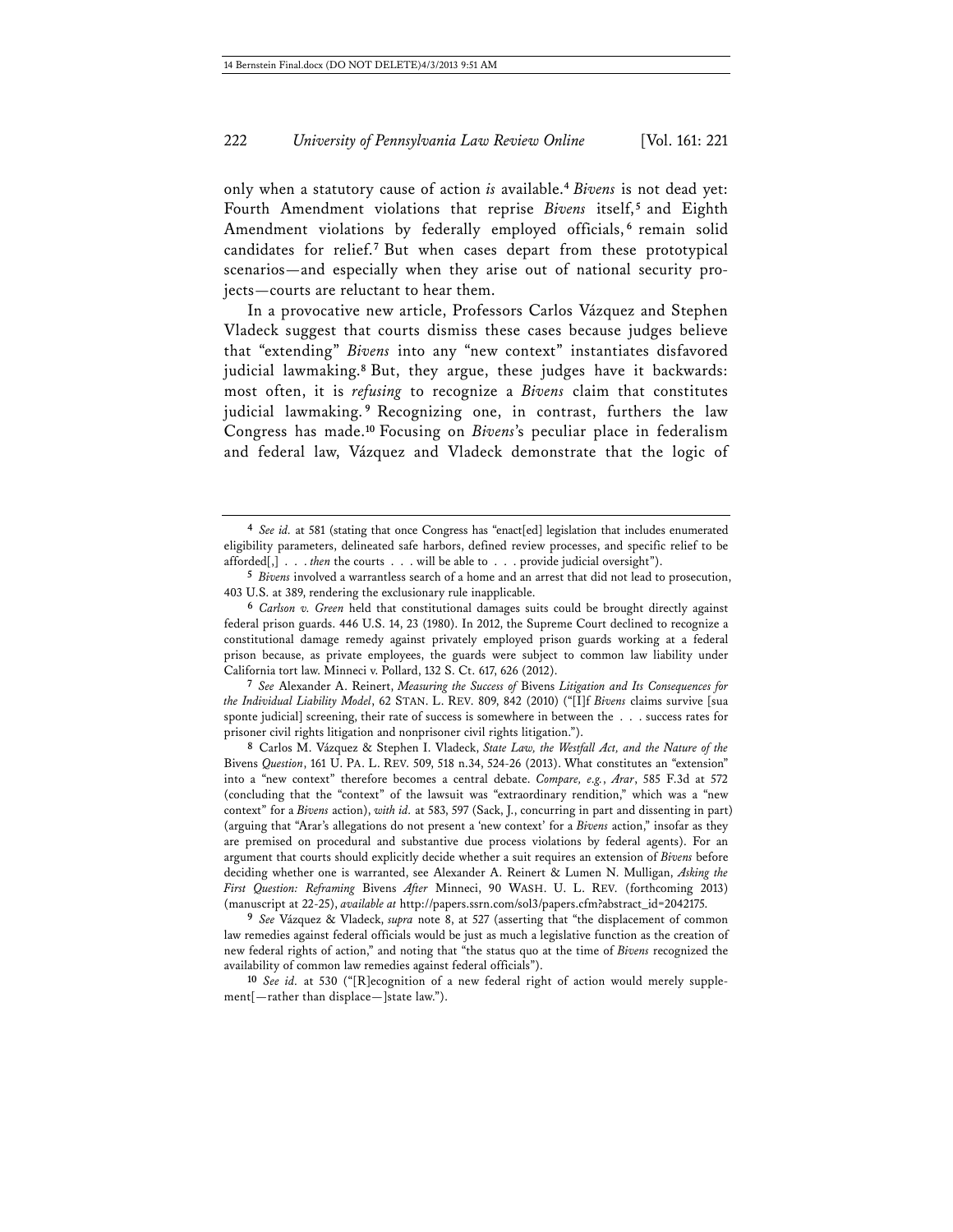courts' own legal interpretations suggests expanding *Bivens* remedies, yet courts paradoxically choose to narrow them instead.**<sup>11</sup>**

Why, and how, does that happen? Courts claim to reject *Bivens* actions out of passive virtue and institutional competence concerns. Vázquez and Vladeck focus on the former. But neither justification fully explains the situation. Examining *how* courts justify their *Bivens* dismissals—through a results-oriented conflation of doctrines—reveals that the outcome drives the reasoning. That outcome is to insulate the Executive from those individuals it harms.

## I. JUDICIAL ACTIVISM: CLOSING A DOOR IS ALSO AN ACT

Vázquez and Vladeck's main thrust is that courts misunderstand what constitutes judge-made law in the *Bivens* context. Because there is no statutory right to damages for constitutional violations by federal employees, courts must decide whether to recognize each particular *Bivens* claim.**<sup>12</sup>** Recent appeals court cases assume that a plaintiff seeking *Bivens* relief has no other avenue of redress, and ask whether the plaintiff is entitled to any remedy *at all*. **<sup>13</sup>** In contrast, the Supreme Court has generally asked whether a constitutional remedy should be available *in addition to* those remedies provided under state law.**<sup>14</sup>** The question a *Bivens* claim raises is thus not whether there ought to be *a* remedy, but whether a *federal* remedy is preferable to existing state remedies.**<sup>15</sup>**

The state law path was complicated in 1988 by the Westfall Act, which made the Federal Tort Claims Act (FTCA) the "exclusive" remedy for torts committed by federal actors, unless the suit was "brought for a violation of the Constitution of the United States."**<sup>16</sup>** Courts usually interpret the Westfall Act as foreclosing state lawsuits for constitutional harms by federal

**<sup>11</sup>** *Id.* at 516.

**<sup>12</sup>** Bernstein, *supra* note 2, at 719; *see also* James E. Pfander & David Baltmanis, *Rethinking*  Bivens*: Legitimacy and Constitutional Adjudication*, 98 GEO. L.J. 117, 121 (2009) (arguing that courts should presume a *Bivens* action is available, which would constitute a "fundamental change in the way courts evaluate the viability of a *Bivens* claim").

**<sup>13</sup>** Vázquez & Vladeck, *supra* note 8, at 519-23.

**<sup>14</sup>** *See id.* at 542-48 (noting that in *Bivens*, although the majority and dissent disagreed as to whether common law damage remedies were adequate, all nine Justices assumed they were available); *see also id.* at 513 n.16 (citing *Minneci v. Pollard*, 132 S. Ct. 617, 620 (2012), as the latest iteration of this approach).

**<sup>15</sup>** *See id.* at 512 (noting that, in evaluating a *Bivens* claim, the appropriate inquiry is "*Bivens* or (only) state law," rather than "*Bivens* or nothing").

**<sup>16</sup>** Federal Employees Liability Reform and Tort Compensation Act of 1988 (Westfall Act), Pub. L. No. 100-694, § 5, 102 Stat. 4563, 4564 (codified as amended at 28 U.S.C. § 2679(b) (2006)).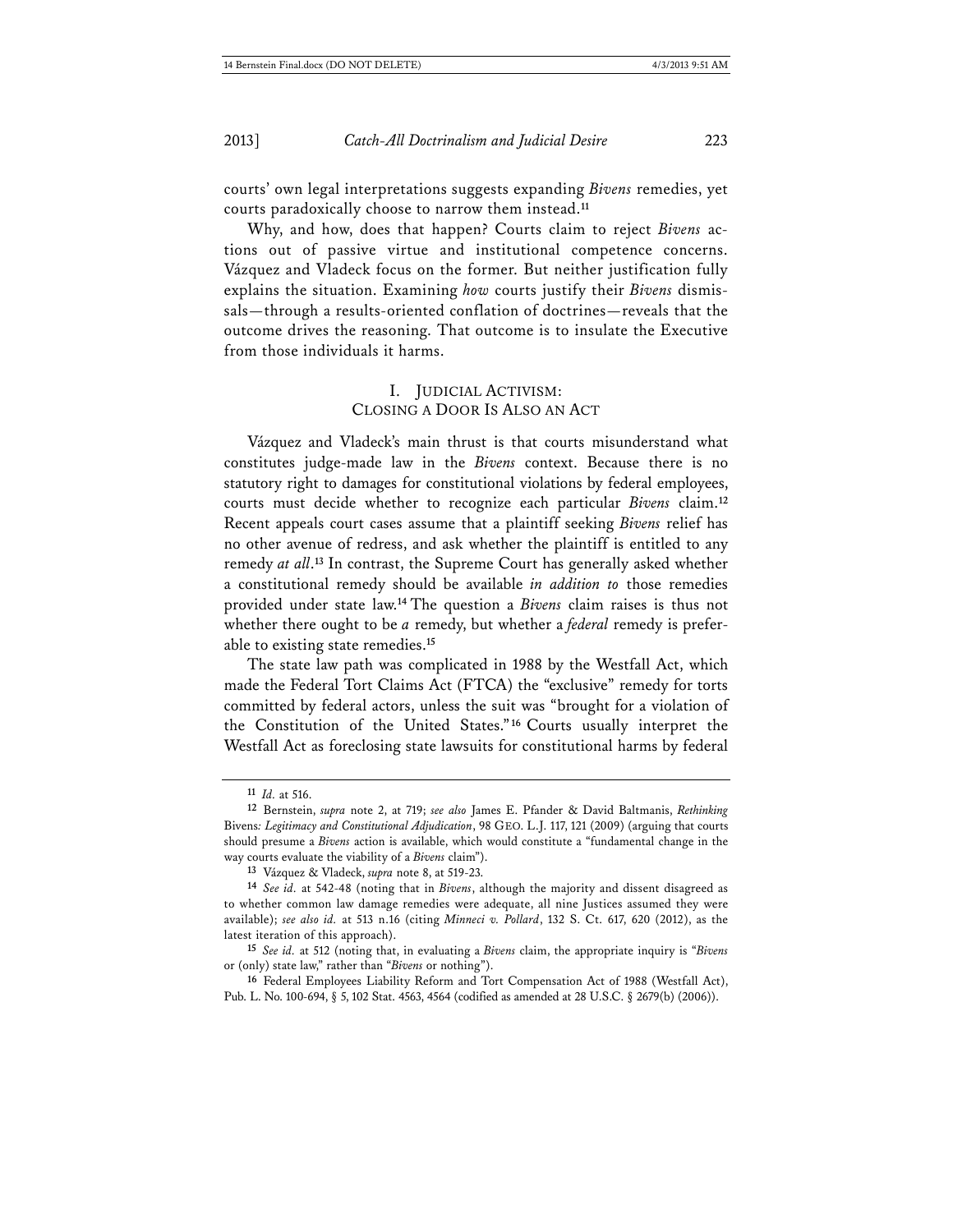actors.**<sup>17</sup>** They view the Westfall Act as preserving *Bivens*, but also making it the sole means of redress for these constitutional violations. This interpretation, Vázquez and Vladeck contend, justifies expanding *Bivens*, not constraining it.**<sup>18</sup>** Because the Westfall Act clearly preserved plaintiffs' ability to sue for constitutional violations, an exclusively federal regime must be capacious enough to encompass previously available state law remedies.**<sup>19</sup>** Confining *Bivens* to a narrower scope supplants Congress's decision to preserve federal employee liability with a court's decision to limit it. Moreover, the primary counterweights to *Bivens* claims—official immunity, the state secrets privilege, political question doctrine, and the like—are themselves judge-made law. Courts that constrain *Bivens* must explain why they choose to expand those other judge-made doctrines instead.**<sup>20</sup>**

Vázquez and Vladeck accept courts' assertions that the desire to avoid judicial activism leads them to decline *Bivens* claims, but they also ask courts to take their own legal interpretations seriously. The assumption that foreclosing a lawsuit against federal employees is the least dangerous path relies on a very thin notion of judicial activism**<sup>21</sup>**—one that views opening the courthouse

**20** Vázquez & Vladeck, *supra* note 8, at 530.

**21** The concept of judicial activism is famously broad and malleable. *See, e.g.*, Corey Rayburn Yung, *Flexing Judicial Muscle: An Empirical Study of Judicial Activism in the Federal Courts*,

**<sup>17</sup>** Vázquez & Vladeck, *supra* note 8, at 566.

**<sup>18</sup>** *Id.*

**<sup>19</sup>** The House Report accompanying the Act explained that the Act "would not affect the ability of victims of constitutional torts to seek personal redress from Federal employees." H.R. REP. NO. 100-700, at 6 (1988), *reprinted in* 1988 U.S.C.C.A.N. 5945, 5949-50, *cited in* Vázquez & Vladeck, *supra* note 8, at 514. To "not affect" plaintiffs' ability to sue, the scope of *Bivens* must be at least as broad as the scope of the relief available under *any* law—including state tort law—in effect at the time of the Act's passage in 1988. Vázquez & Vladeck, *supra* note 8, at 578. Vázquez and Vladeck also argue that the usual interpretation of the Westfall Act is wrong. In 1988, plaintiffs could sue federal employees both under *Bivens* and at common law. Thus, Vázquez and Vladeck contend, the Westfall Act preserves not only *Bivens* remedies, but also state common law remedies for constitutional violations. *Id.* at 577-79. The Act preserves individual liability in "a civil action against an employee of the Government[,] . . . which is brought for a violation of the Constitution of the United States." 28 U.S.C.  $\S$  2679(b)(2). Whether this language preserves actions at common law depends on whether one construes a common law action as an action "for" a violation of the federal Constitution, as opposed to "for" a common law tort. Although the House Report supports Vázquez and Vladeck, their interpretation would be easier to accept had Congress phrased the provision to exempt not just suits "for" constitutional violations but also suits arising from *acts* that violate the Constitution. Their more expansive reading would then better reflect the plain language of the statute. The standard, narrower reading, however, is also reasonable. It is at least open to question whether a state law suit would be "for" a constitutional violation absent a state statutory cause of action available to "persons injured by action under color of federal law that violates the Constitution"—a so-called "converse-1983" provision. Vázquez & Vladeck, *supra* note 8, at 537 n.130 (citing Akhil Reed Amar, *Using State Law to Protect Federal Constitutional Rights: Some Questions and Answers About Converse-1983*, 64 U. COLO. L. REV. 159, 160 (1993)).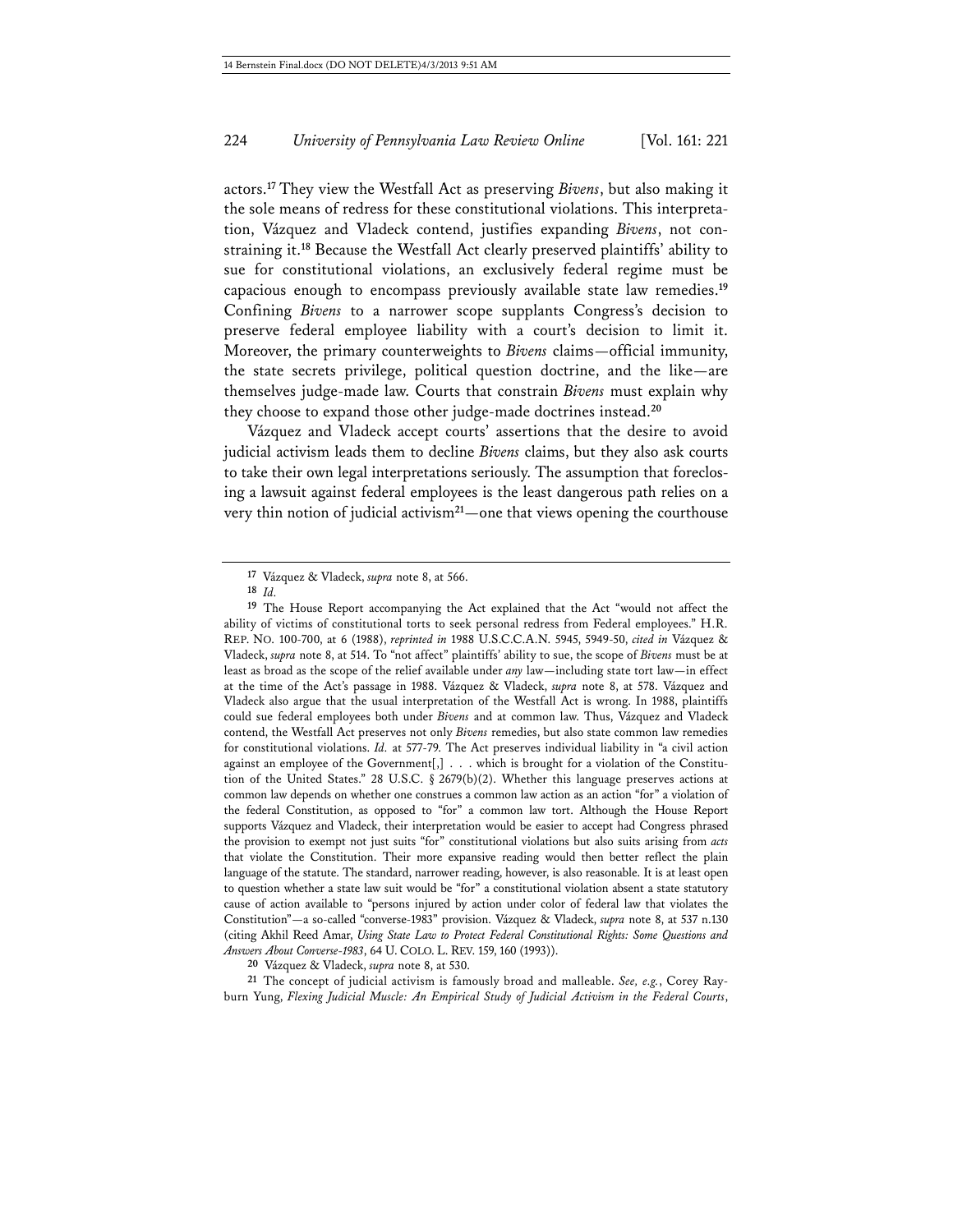door as an action, but closing it as a form of "not-doing."**<sup>22</sup>** The Supreme Court has warned against expanding *Bivens* liability without congressional support, but Congress has left the door for expansion open. Closing that door, Vázquez and Vladeck point out, is also an act.

I agree that avoiding judge-made law is the primary reason courts give for dismissing *Bivens* cases. And I agree that it makes little sense. But, precisely because it makes so little sense, it can provide only a limited explanation of the courts' hostility to *Bivens*.

### II. INSTITUTIONAL INCOMPETENCE: A FRAMING CHOICE

In addition to citing judicial modesty, courts often point to relative institutional competence to justify rejecting *Bivens* claims. Because the Executive knows more about foreign affairs, military order, and national security than courts do, the judiciary should yield in these arenas.**<sup>23</sup>** Yet, the relative competence of an institution depends largely on what we need that institution to be competent *at*. Courts may be less competent than the Executive at determining the national security implications of a particular policy. But the question underlying *Bivens* claims is whether someone has violated another's constitutional rights. Nobody beats the courts at answering that question.**<sup>24</sup>**

**24** Of course, it is an overstatement to say that courts are the only, or even the best, arbiters of legality. Popular constitutionalism holds that more decentralized views should, and in practice do, have comparable effects. *See* LARRY D. KRAMER, THE PEOPLE THEM-SELVES: POPULAR CONSTITUTIONALISM AND JUDICIAL REVIEW 227 (2004) ("Americans in the past always came to the same conclusion: that it was their right, and their responsibility, as republican citizens to say finally what the Constitution means."); Robert Post & Reva Siegel, *Popular Constitutionalism, Departmentalism, and Judicial Supremacy*, 92 CALIF. L. REV. 1027, 1030 (2004) ("[N]o one would accept any version of judicial supremacy that would prevent citizens from acting to alter the meaning of the Constitution . . . ."). Scholars have also noted that administrative agencies now interpret law as much as, if not more than, courts do. *See, e.g.*, Jerry L. Mashaw, *Between Facts and Norms: Agency Statutory Interpretation as an Autonomous Enterprise*, 55 U. TORONTO L.J. 497, 499 (2005) ("[I]n [our] legal world[,] agencies are of necessity the primary official interpreters of federal statutes and . . . that

<sup>105</sup> NW. U. L. REV. 1, 10 (2011) (listing thirteen distinct aspects of judicial activism, which have been noted by various scholars).

**<sup>22</sup>** *See* ALEXANDER M. BICKEL, THE LEAST DANGEROUS BRANCH 125 (2d ed. 1986) (discussing the "device[] of 'not-doing,'" which is among the judiciary's "passive virtues").

**<sup>23</sup>** *See, e.g.*, Vance v. Rumsfeld, 701 F.3d 193, 200 (7th Cir. 2012) (en banc) ("Judges lack information that executive officials possess . . . Congress and the Commander-in-Chief . . . , rather than civilian judges, ought to make the essential tradeoffs, not only because the constitutional authority to do so rests with the political branches of government but also because that's where the expertise lies.").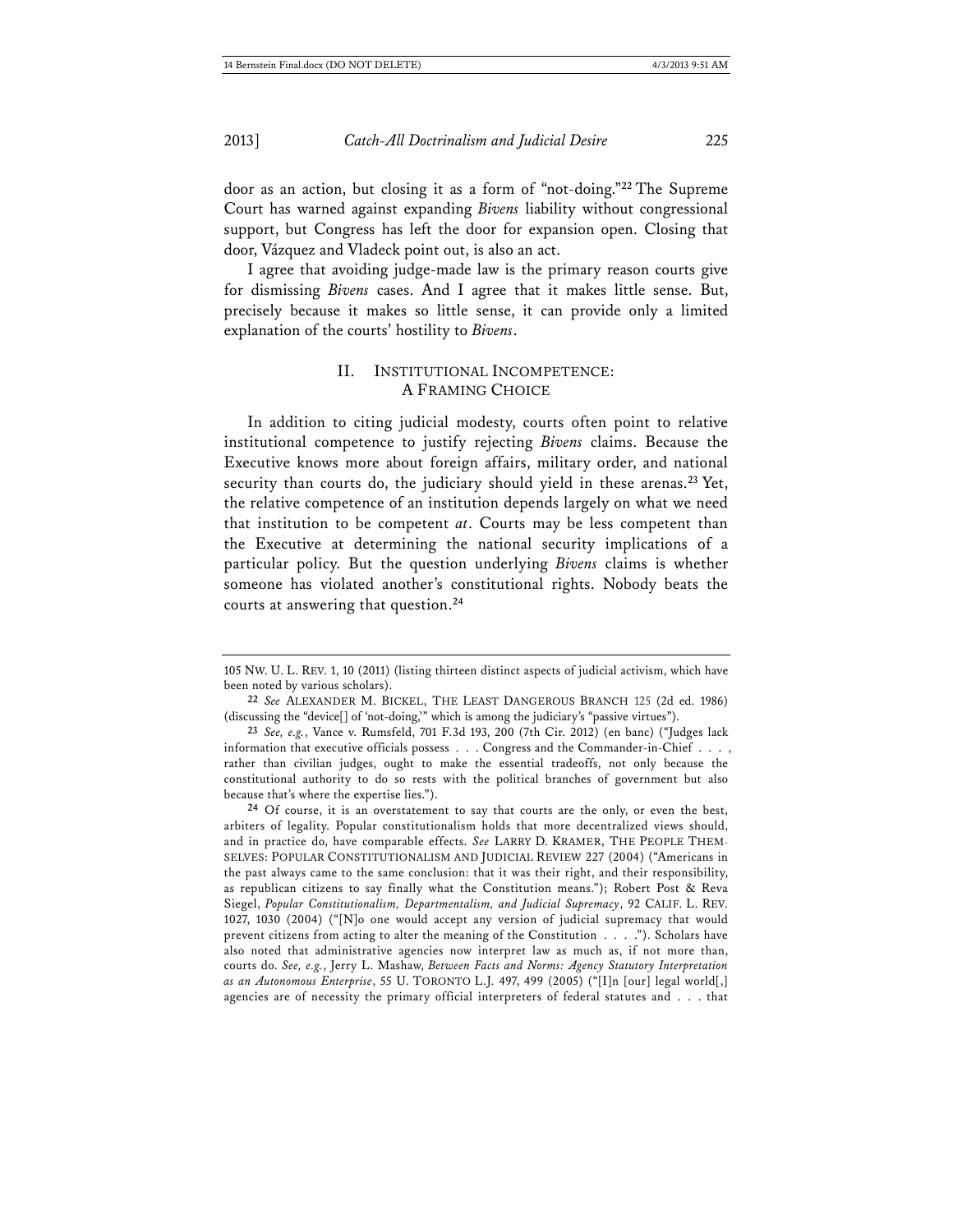Nevertheless, when asked to determine constitutionality, courts often rephrase the question as one of competence in some other domain, such as national security or foreign affairs. **<sup>25</sup>** Courts' reluctance to justify this reframing—or even to acknowledge that it occurs—suggests that they use the language of competence—and of incompetence—toward a particular end.**<sup>26</sup>** After all, competence is not inherent to either a person or an institution. It emerges, or atrophies, through practices over time. The Westfall Act's preservation of constitutional damages actions against federal employees attributes to courts the institutional competence to hear such claims. If courts disagree with that assessment, it might have less to do with incompetence than with their unwillingness to bear the responsibility that the Act, and the Constitution, implies.

Circuit courts also appeal to another theory of institutional competence when rejecting *Bivens* claims. They note that the Supreme Court has not expanded *Bivens* liability in decades, and that individual Justices have expressed hostility toward *Bivens* claims.**<sup>27</sup>** However, the Supreme Court has also declined many opportunities to *eliminate Bivens* liability. Perhaps some Justices are wary of creating a constitutional regime that lacks any way to effectuate its ostensible guarantee of individual rights.**<sup>28</sup>** In any event, the American case law system depends on the articulation of legal reasoning in judicial opinions, not on winks and nods. For all the Supreme Court's institutional superiority, its reticence hardly presents a convincing legal reason.

Institutional incompetence, though often cited by the courts, provides an unsatisfying explanation of courts' propensity to dismiss *Bivens*

role has been judicially legitimated as presumptively controlling . . . ."). Even so, it is at least roughly accurate to say that courts have competence to determine constitutionality.

**<sup>25</sup>** For example, in *Arar v. Ashcroft*, the plaintiff alleged that United States employees had conspired to effectuate his torture by the Syrian government. 585 F.3d 559, 566 (2d Cir. 2009). The Second Circuit refused to recognize a *Bivens* claim, in part because it would interfere with the executive policy of extraordinary rendition, which implicates national security and foreign policy concerns. *Id.* at 574-75. But the fact that certain acts were taken in the context of a particular policy cannot determine, legally speaking, whether those acts violated the Constitution. The *Arar* court thus reframed a question of constitutionality as a question of national security and foreign policy.

**<sup>26</sup>** Of course, there are doctrines that specifically allow for balancing relative institutional competence; I address these in the following section.

**<sup>27</sup>** *See, e.g.*, Lebron v. Rumsfeld, 670 F.3d 540, 548 (4th Cir. 2012) (explaining that "the Supreme Court has monitored the limits of judicial competence to design implied remedies" and has "itself consistently refused to extend *Bivens* liability to any new context or new category of defendants" (internal quotation marks omitted)); *Vance*, 701 F.3d at 198 (noting that, after recognizing *Bivens* remedies in three specific contexts, the Supreme Court "has not created another during the last 32 years").

**<sup>28</sup>** They may be right to be wary. Limited government and the vigorous protection of individual rights are central pillars of the United States' self-presentation, both domestically and internationally.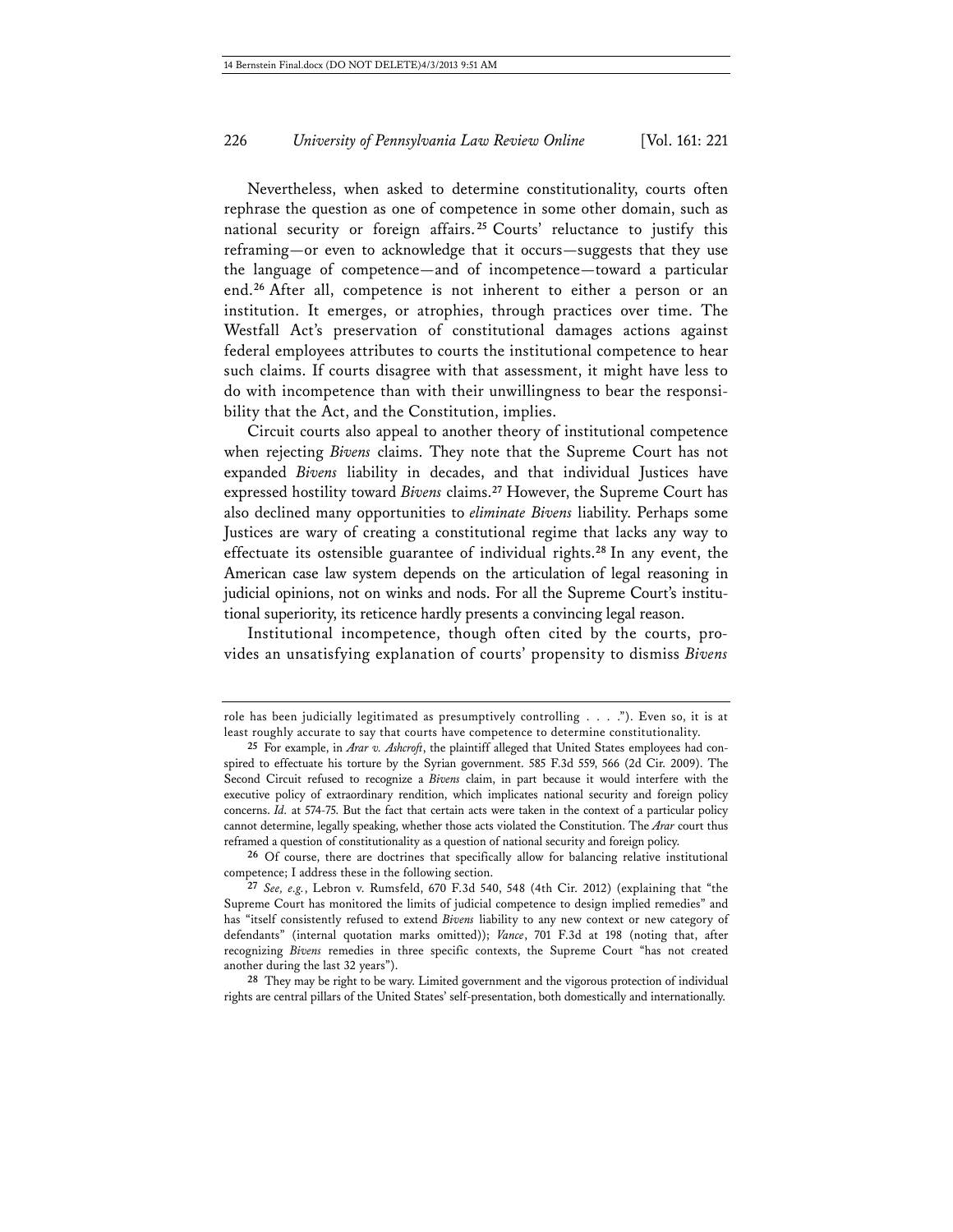claims. Perhaps focusing instead on *how* courts avoid *Bivens* claims will help get at *why* they do so.

#### III. CATCH-ALL DOCTRINALISM: ANALOGICAL REASONING FROM RESULTS

As Vázquez and Vladeck point out, some recent opinions that purport to dismiss *Bivens* claims on the ground that a cause of action ought not be available in fact hang their analysis on other doctrines: immunity, privilege, preemption,**<sup>29</sup>** state secrets, and political question, among others. I will refer to this as *catch-all doctrinalism*.

Here is how catch-all doctrinalism works: Courts determine whether a constitutional damages claim may be adjudicated on the merits by asking whether Congress wished to preclude it and whether the plaintiff has recourse elsewhere. If the claim is precluded or the remedy is redundant, the case cannot go forward. There are also other situations in which a case cannot go forward: defendants who have immunity cannot be sued; the state secrets privilege may bar lawsuits whose revelations would adversely affect national security; courts may refuse to review certain acts under the political question doctrine. Catch-all doctrinalism employs concepts such as immunity, state secrets, and the political question doctrine to answer unrelated questions about concepts such as causes of action.**30** The doctrines appear connected because they may all lead to the same result: precluding the lawsuit. But they are not connected in the way catch-all doctrinalism suggests, because law's analogical reasoning proceeds from facts and legal issues, not results.

Vázquez and Vladeck recognize that catch-all doctrinalism can be outcomedeterminative. Had the courts denying *Bivens* claims considered the proper doctrines, they "could not have ruled for the defendants merely because of a disinclination to engage in judicial lawmaking," but would have had to engage in more wide-ranging interest balancing.**<sup>31</sup>** There is more at stake as well. Courts are supposed to reach results by considering facts and legal issues. Catch-all doctrinalism does the opposite, interpreting facts and legal issues through the lens of results, and grounding outcomes not on legal analysis but on judges' intuitions about whether recovery should be precluded. Rather than treating like cases alike, catch-all doctrinalism

**<sup>29</sup>** Vázquez & Vladeck, *supra* note 8, at 523-24.

**<sup>30</sup>** Elsewhere, I illustrate how catch-all doctrinalism operates by discussing each irrelevant doctrine cited in *Arar v. Ashcroft*, 585 F.3d 559, one of the cases Vázquez and Vladeck address. *See* Bernstein, *supra* note 2, at 754-64.

**<sup>31</sup>** Vázquez & Vladeck, *supra* note 8, at 529-30.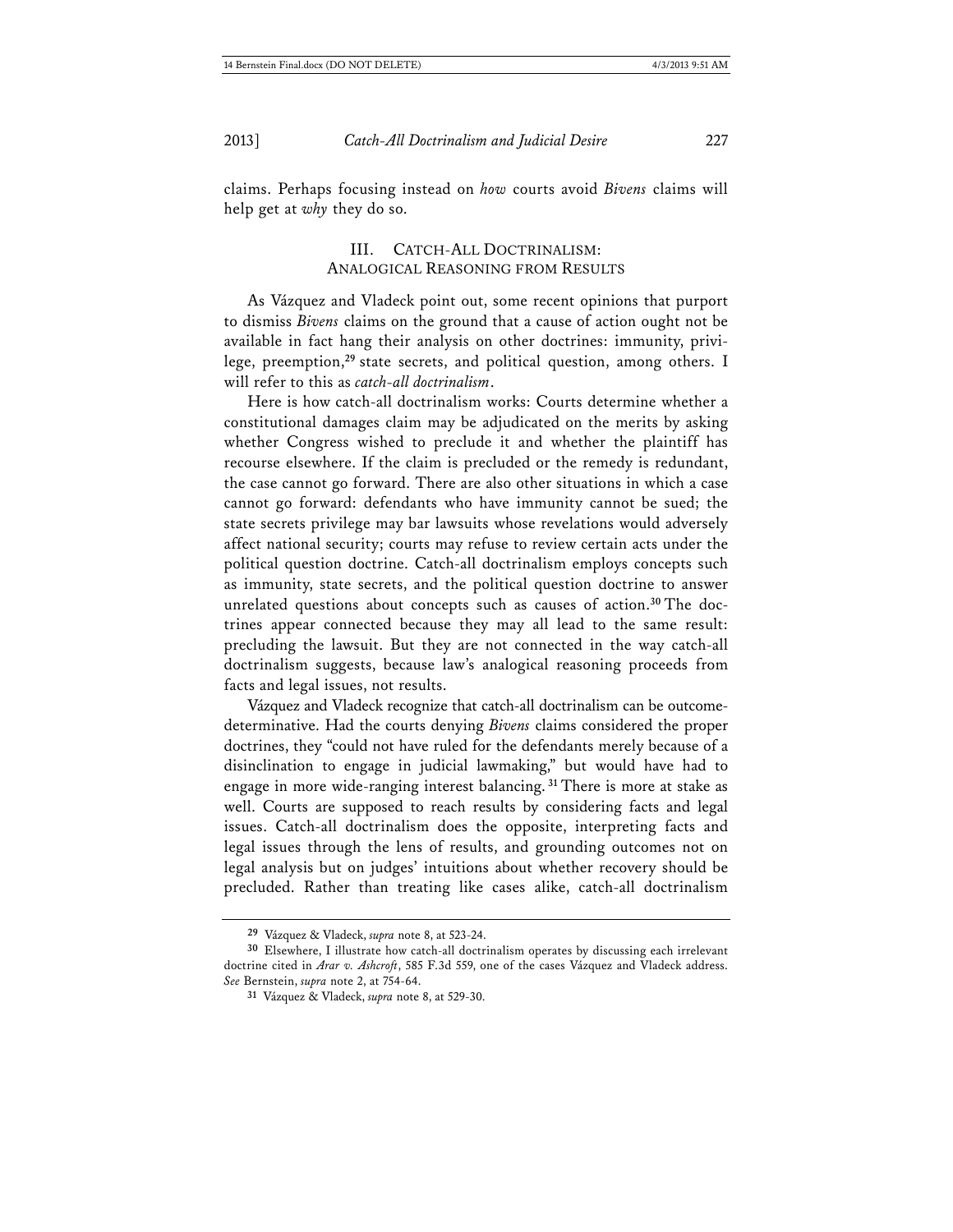treats as dispositive cases that address altogether different questions. Substituting one question for another is more than mere sloppiness. It violates a basic principle of the rule of law.

Catch-all doctrinalism harms not only the doctrine that it should use, but also those doctrines that it uses instead. When a court finds a *Bivens* action inappropriate because the governing law is unclear,**<sup>32</sup>** it fails in its duty to clarify the law and further develop the qualified immunity doctrine.**<sup>33</sup>** When a court refuses to hear a case because secret information may be implicated, it fails to enforce laws specifically designed to balance the Executive's need for secrecy with the adversarial system's need for disclosure.**<sup>34</sup>**

One might defend this approach on efficiency grounds. If all doctrines lead to the same result, why not get to it as quickly as possible? But a look at how catch-all doctrinalism actually works refutes this defense. Courts generally do not perform the doctrinal analysis necessary to determine whether qualified immunity, the state secrets privilege, political question doctrine, or other doctrines will eventually preclude a *Bivens* action. Rather, they invoke the specter of these doctrines—or the specter of the harms these doctrines are intended to prevent—to provide an atmospheric analysis in which the actual doctrine plays little part.**<sup>35</sup>**

Catch-all doctrinalism resembles psychology's "substitution principle," in which a mind confronting a difficult question answers an easier one instead.**<sup>36</sup>** This principle suggests that judicial laziness—the desire for a simple analysis—might account for courts' reliance on catch-all doctrinalism. Yet, the question substituted in *Bivens* cases is not always easier to answer

**34** *See, e.g.*, Classified Information Procedures Act, 18 U.S.C. app. 3 §§ 1-16 (2006 & Supp. 2010) (laying out procedures by which to prevent disclosure of classified information in criminal proceedings); *Arar*, 585 F.3d at 605 (Sack, J., concurring in part and dissenting in part) (discussing the purpose of the state secrets privilege and when that privilege may be invoked); *see also* 26 CHARLES ALAN WRIGHT & KENNETH W. GRAHAM, JR., FEDERAL PRACTICE AND PROCEDURE § 5661, at 416 (1992 & Supp. 2012) (noting that Congress considered and rejected a rule specifically limiting the use of classified information in civil proceedings).

**<sup>32</sup>** *See, e.g.*, *Arar*, 585 F.3d at 580 (declining to recognize a *Bivens* claim in part because the situation presents a "complex and rapidly changing legal framework beset with critical legal judgments that have not yet been made").

**<sup>33</sup>** *See* Camreta v. Greene, 131 S. Ct. 2020, 2031 (2011) ("[If] [c]ourts fail to clarify uncertain questions, fail to address novel claims, fail to give guidance to officials about how to comply with legal requirements[,]  $\ldots$  [q]ualified immunity . . . may frustrate the development of constitutional precedent and the promotion of law-abiding behavior." (citations and internal quotation marks omitted)).

**<sup>35</sup>** *See* Bernstein, *supra* note 2, at 754-64 (explaining how *Arar* exemplifies this type of analysis).

**<sup>36</sup>** *See* DANIEL KAHNEMAN, THINKING, FAST AND SLOW 97 (2011) (explaining that "[i]f a satisfactory answer to a hard question is not found quickly, [individuals] will find a related question that is easier and will answer it [instead]," without realizing that they are not, in fact, answering the original question).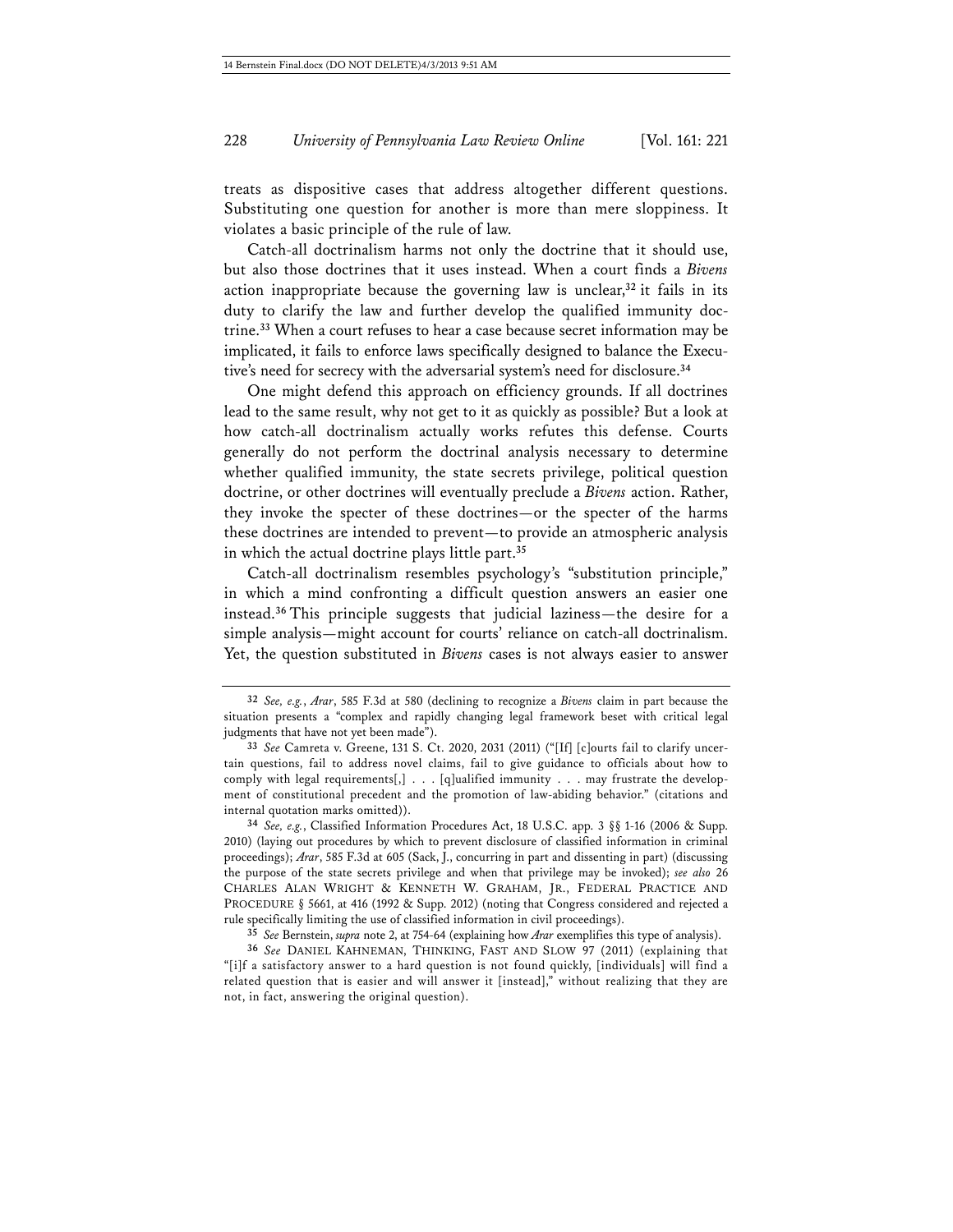than the question originally posed. A court analyzing qualified immunity, for example, should not find it difficult to determine whether clearly established law prohibits federal employees from torturing American citizens,**<sup>37</sup>** or detaining individuals in the United States incommunicado to prevent access to counsel.**<sup>38</sup>**

Looking past the doctrinal muddle reveals that recent opinions rejecting *Bivens* claims focus predominantly on prudential, rather than legal, considerations. They stress that the Executive is busy doing a difficult job, and that individual lawsuits disrupt the efficient performance of that job;**<sup>39</sup>** that national security is of paramount importance;**40** and that individual complaints have no business affecting policy.**<sup>41</sup>** This reasoning suggests that it is neither doctrinal efficiency nor simplicity that motivates catch-all doctrinalism. Catch-all doctrinalism is driven by the desirability of the outcome.

#### **CONCLUSION**

Professors Vázquez and Vladeck make an important contribution to our understanding of *Bivens* in both its federal and its federalist contexts. They challenge courts to follow through on their own statutory interpretations and claimed goals. If the authors' aim is to make courts less averse to *Bivens* claims,**<sup>42</sup>** then I applaud their elucidation of the law and their exhortation to take its implications seriously.

**<sup>37</sup>** *See, e.g.*, Vance v. Rumsfeld, 701 F.3d 193, 196 (7th Cir. 2012) (en banc) (noting that the Army Field Manual classifies much of the treatment to which military officers subjected plaintiffs "as 'physical torture,' 'mental torture' or 'coercion'" (citation omitted)).

**<sup>38</sup>** *See, e.g.*, *Arar*, 585 F.3d at 566 (noting that the complaint alleged that plaintiff's "attorney was given false information about [plaintiff's] whereabouts" by defendants).

**<sup>39</sup>** *See, e.g.*, Lebron v. Rumsfeld, 670 F.3d 540, 553 (4th Cir. 2012) (noting that, on a practical level, plaintiff's claim "risks interference with military and intelligence operations on a wide scale"); *Vance*, 701 F.3d at 199 (observing that "military efficiency depends on a particular command structure, which civilian judges could mess up without appreciating what they were doing" (citation omitted)); *Arar*, 585 F.3d at 574 (determining that plaintiff's suit would "unavoidably . . . invade[] government interests, enmesh[] government lawyers, and thereby elicit<sup>[]</sup> government funds for settlement").

**<sup>40</sup>** *See, e.g.*, *Arar*, 585 F.3d at 575 (explaining courts' traditional reluctance to intrude upon executive authority with regard to national security matters absent express authorization from Congress).

**<sup>41</sup>** *See, e.g.*, *Lebron*, 670 F.3d at 551 ("[Plaintiff's] complaint seeks quite candidly to have the judiciary review and disapprove sensitive military decisions made after extensive deliberations within the executive branch . . . .").

**<sup>42</sup>** *See* James E. Pfander & David P. Baltmanis, Response, *W(h)ither* Bivens*?*, 161 U. PA. L. REV. ONLINE 231, 248 (2013), http://www.pennlawreview.com/responses/4-2013/Pfander Baltmanis.pdf (agreeing with Vázquez and Vladeck's goal of restoring a "presumptive recognition of the right to pursue a *Bivens* action," despite disputing their statutory interpretation).